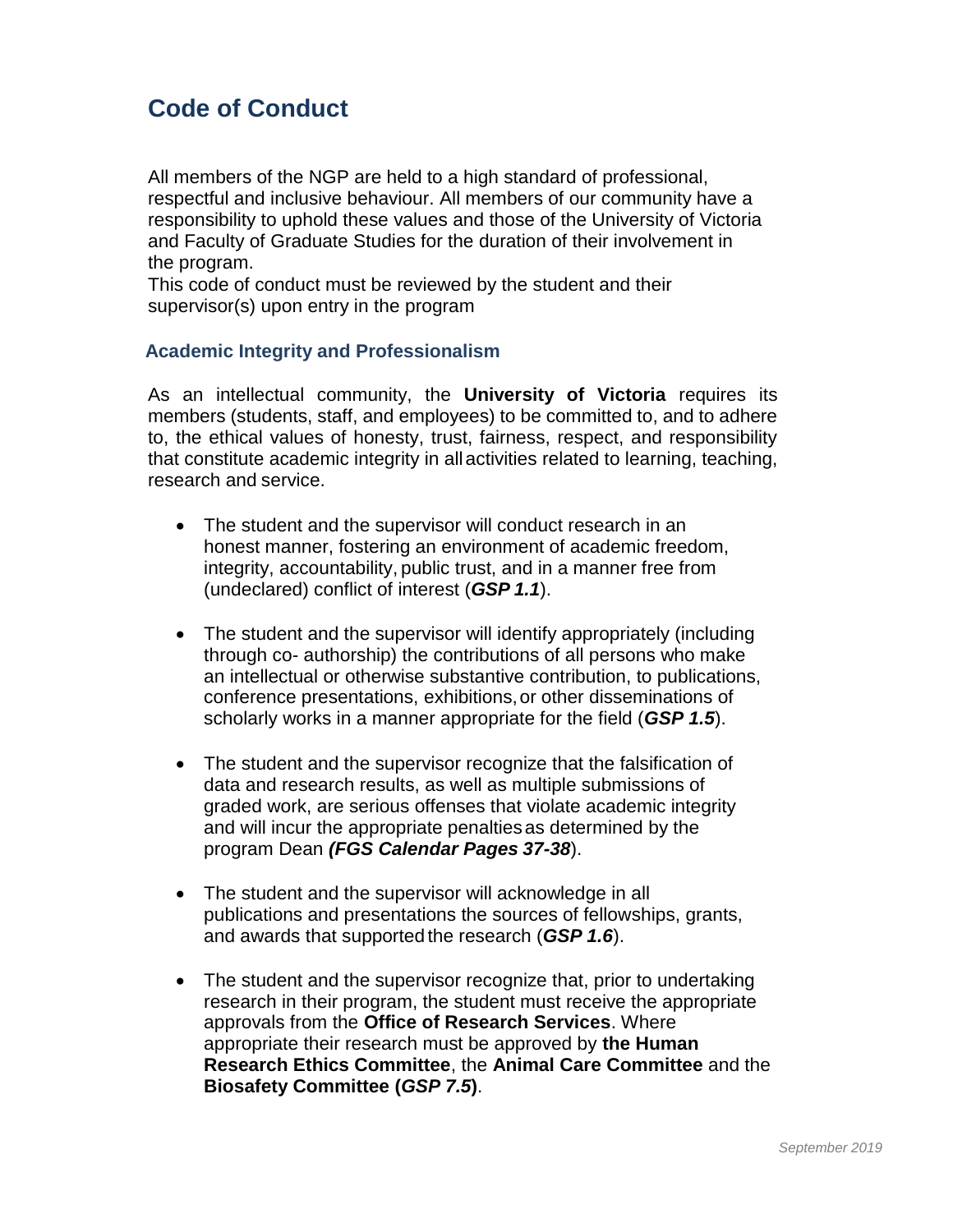#### **Familiarity with Relevant Policies and Regulations**

- $\Box$  The student and the supervisor have read, and are familiar with, **University of Victoria (UVic), Faculty of Graduate Studies (FGS), Neuroscience Graduate Program (NGP)**, and **Agency** policies.
- □ The student and the supervisor will observe **UVic** regulations as given in **Senate** and **Board of Governors** policies and highlighted in this document and the **FGS Calendar** including, but not limited to, the **UVic policies on Sexualized Violence** and **Indigenous Plan** (*GSP 1.9*).
- $\Box$  The student and supervisor have read, and will observe, the rules and procedures of the **NGP Handbook**.

#### **Workplace Etiquette and Recognition of Ethics, Equity, and Diversity**

- The **University of Victoria** is committed to providing a healthy, safe, and respectful environment for work and study. It is the responsibility of all members of the campus community not to engage in Bullying and Harassment, to report any Bullying and Harassment they observe or experience, and to comply with **University of Victoria**  and **WorkSafeBC** policies and procedures on Bullying and Harassment. Discrimination and Harassment are prohibited at the **University of Victoria**, and all members of the University Community have the right to work, study and participate in activities at the university in an environment free of Discrimination and Harassment (*UVic Policy GV0205*).
- Students and supervisors will respectfully treat all members of the university community (within the lab and the university campus as a whole) regardless of their race, colour, ancestry, place of origin, political beliefs, religion, marital status, family status, physical or mental disability, sex (including gender identity), sexual orientation, age or conviction for a criminal offence that is unrelated to the employment or intended employment (*Prohibited Grounds of Discrimination, UVic Policy GV0205, Section 2.01*). They are also both aware of, and understand, actions and behaviours that may constitute, result in, or be classified as infringing on Prohibited Grounds of Discrimination (*UVic Policy GV0205, Section 3.01)*, Sexual Harassment (*Section 3.02*), and Personal Harassment (*Section 3.03*).
- The student will be thoughtful and reasonably frugal using resources provided by the supervisor and the university, and will assist in obtaining additional resources for research where applicable, appropriate, and possible (*GSP 9.13*)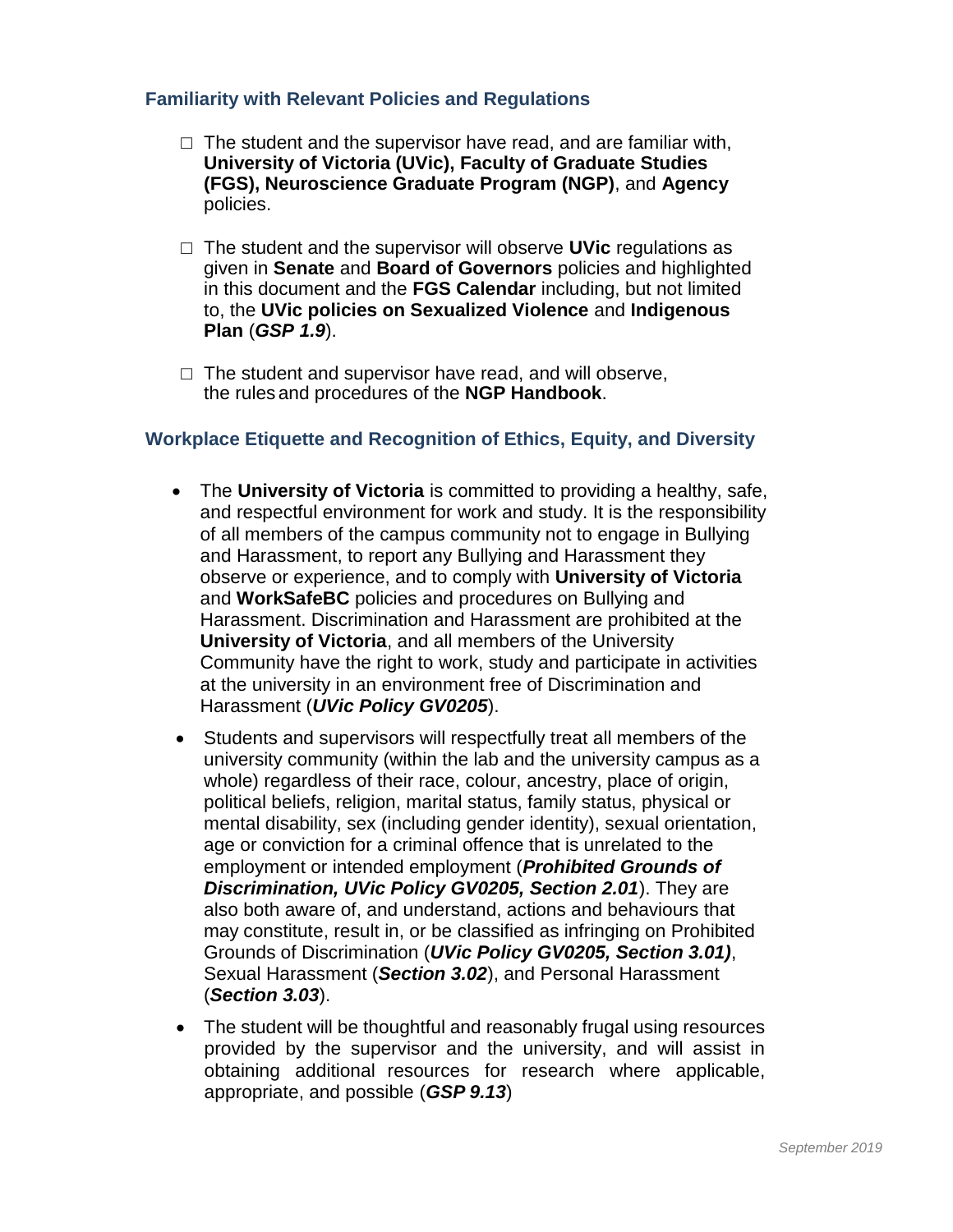- The student and the supervisor will maintain a workplace that is tidy, safe,and healthy (*GSP 9.14*).
- Under the guideline of Professionalism in the Graduate Supervision Policy, whenever possible and appropriate, students and faculty members will deal directly with the individuals involved when conflict arises. If the situation cannot be resolved, due process will be followed according to the chain of command noted in the GSP (*GSP Section 1.8 & 3.1*).
- The student and the supervisor recognize that it is a requirement of university employees to report workplace bullying or harassment that they experience or observe other university employees experiencing (*UVic Policy GV0205, Section 25).*
- The student and the supervisor recognize that it is the responsibility ofindividuals with supervisory roles to educate themselves and those in their unit with respect to human rights and workplace bullying and harassment (*UVic Policy GV0205, Section 26*). It is also their responsibility to address promptly, confidentially, and fairly, complaints of workplace bullying and harassment from those within their jurisdiction and to seek advice from **EQHR**, or their **superior**, to do so (*UVic Policy GV0205, Section 26)*.
- The student and the supervisor recognize that they have the right to accommodation of religious observance, and are permitted to absentthemselves from classes, seminars, or workshops for the purposes of religious or spiritual observation of Holy Days (*FGS Calendar Page 37*). A period of notice is recommended.
- The student and the supervisor are aware that individuals from different cultural backgrounds may have different expectations in the supervisory relationship, and that these should be discussed. When Indigenous students are involved seek university-sponsored training such as **Indigenous Cultural Acumen Training (ICAT)**  (*GSP 4.5-4.6*).
- The student will attend the **EQHR Workshop on Discrimination and Harassment within 3 months** of entry into the program, which the supervisor is recommended to have completed.

## **For Students**

 $\Box$  The student acknowledges that it is their fundamental obligation to remain in contact with their academic unit and supervisor(s), to meet with their supervisor(s) in accordance with policies outlined in the **FGS Calendar** and **NGP Handbook** and to respond in a timely, complete and respectful manner to reasonable and appropriate requests from the supervisor for information and progress on academic and scholarly matters (*GSP 2.3*)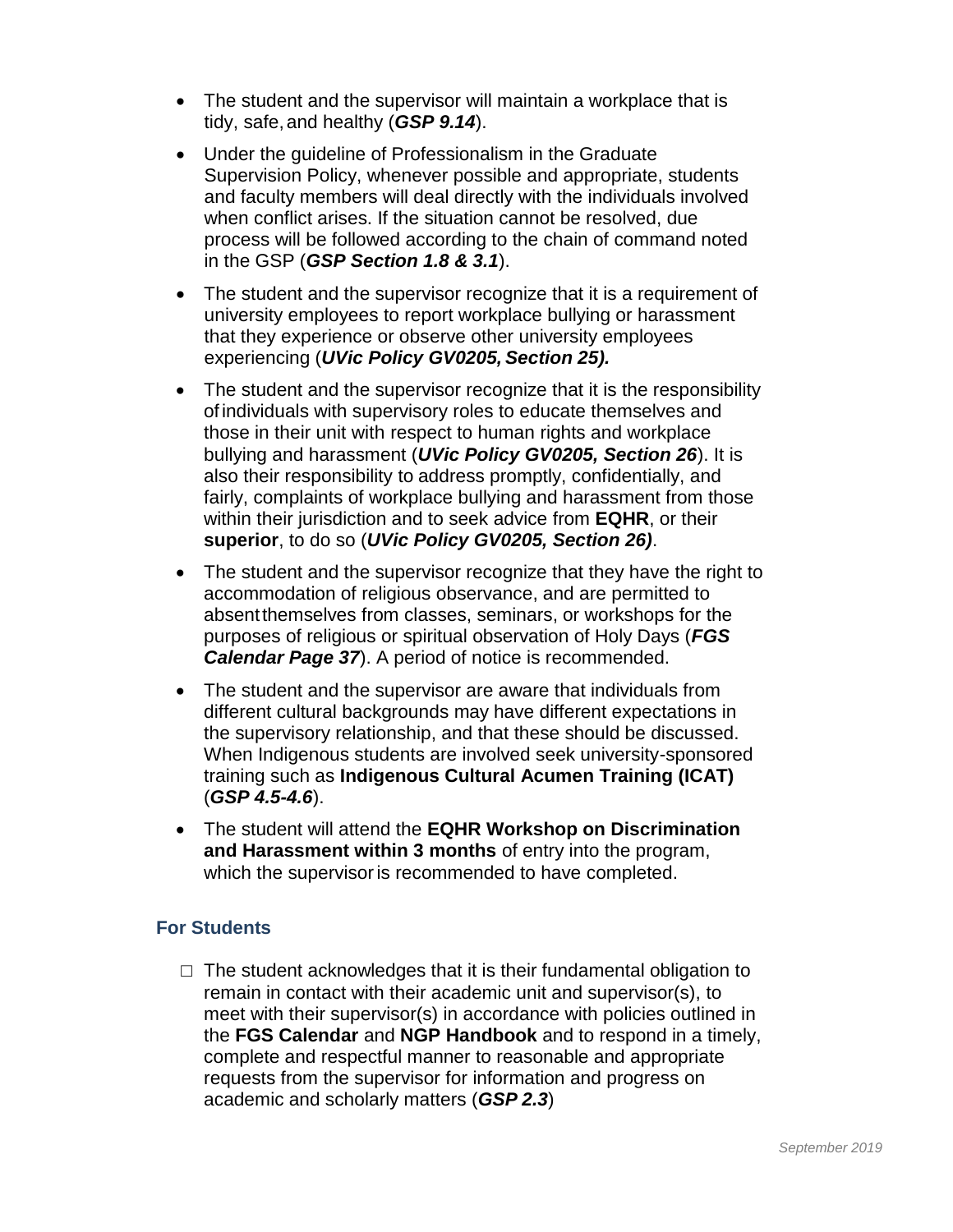- $\Box$  The student is responsible for ensuring that they are registered in the appropriate courses (following consultation with their supervisor(s) and committee) and that their tuition fees are paid on time (*FGS Calendar Page 51*).
- $\Box$  The student is responsible for initiating annual committee meetings and required examinations in conjunction with the Graduate Program Administrator.
- $\Box$  The student will maintain a detailed, organized, and accurate lab notebook and understands that data generated in the lab is property of the lab, and that alldata and lab books must remain in the lab after completion of the degree in an accessible and organized state (*GSP 9.16*).
- $\Box$  The student will show dedicated efforts to gain the background knowledge and skills needed to pursue and complete the research project successfully (*GSP 9.5*).
- $\Box$  The student will accept objectively, and respond professionally, to the advice and criticisms received from the supervisor and other members of the supervisory committee regarding the project (*GSP 9.11*).
- $\Box$  The student will apply, if eligible, as appropriate, and if available, for anyinternal and external stipends, scholarships, and awards (*GSP 9.20*).

## **For Supervisors**

- $\Box$  The supervisor acknowledges that it is their fundamental obligation to meet with the student in accordance with their academic unit, **NGP**, and **FGS policy** requirements, and to be accountable for timely, complete, and respectful communication with the student on all academic and scholarly matters (*GSP 2.1*).
- $\Box$  To work within the academic unit's Candidacy structure and with the academic unit's Graduate Advisor and/or Graduate Program Administrator in initiating the steps required to conduct the student's Candidacy examination(s) *(GSP 7.11).*
- $\Box$  The supervisor is aware of, and will help the student comply with, all institutional policies and program timelines outlined in, but not limited to, the **FGS Calendar, NGP Handbook,** and **GSP**.
- $\Box$  The supervisor will meet in confidence with any student about whom there is a concern, and acknowledges that the student has a right to meet either privatelyor in the presence of an advocate of their choice (*GSP 6.8*)